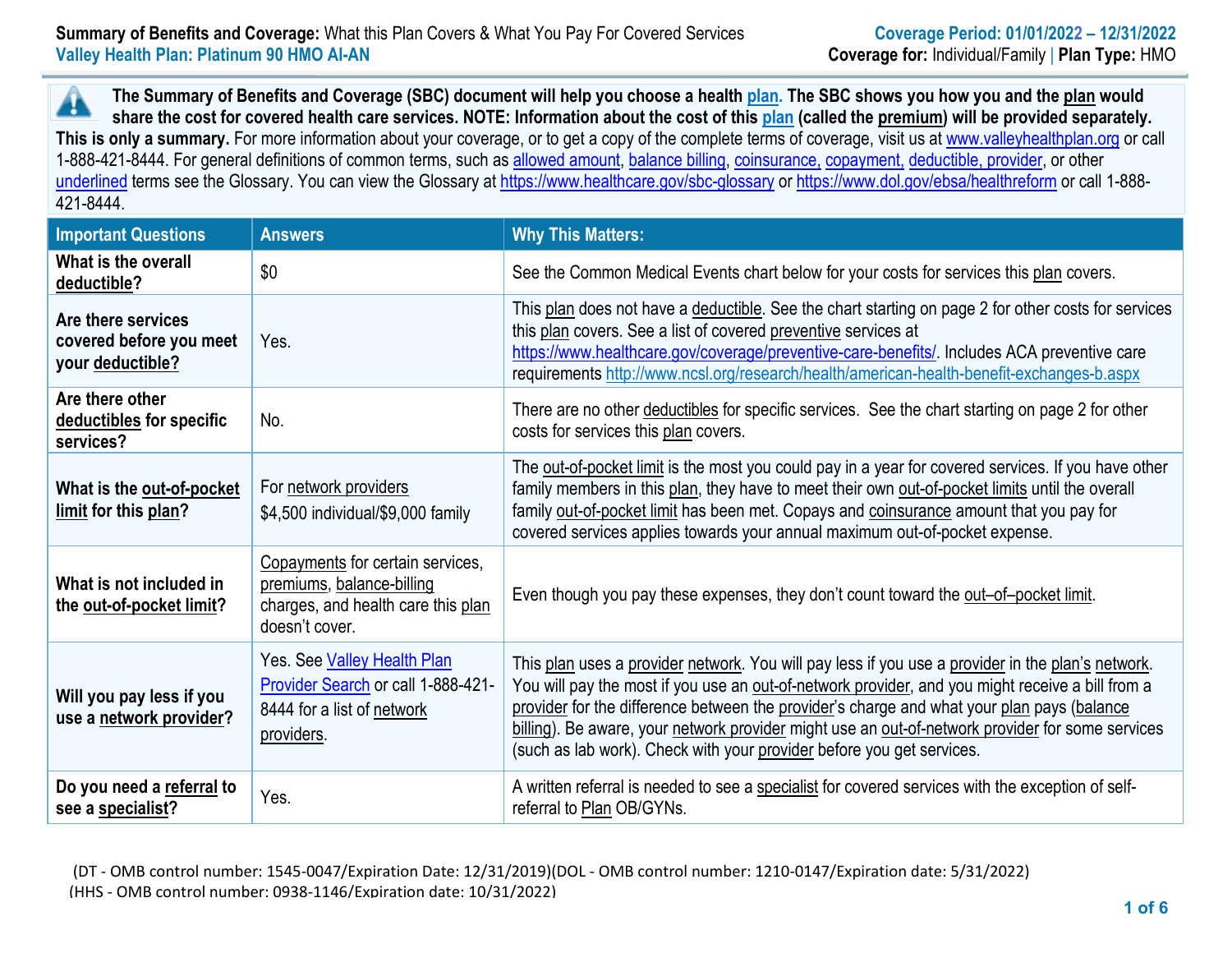- All **[copayment](https://www.healthcare.gov/sbc-glossary/#copayment)** and **[coinsurance](https://www.healthcare.gov/sbc-glossary/#coinsurance)** costs shown in this chart are after your **[deductible](https://www.healthcare.gov/sbc-glossary/#deductible)** has been met, if a **[deductible](https://www.healthcare.gov/sbc-glossary/#deductible)** applies.
- Member cost-share for oral anti-cancer drugs shall not exceed \$250 per month per state law.
- Telehealth are covered benefits. Your cost-share for telehealth services shall not exceed the cost share charged for the same services delivered inperson. This service is subject to the same deductible and annual or lifetime dollar maximum.
- No balance billing for members if services are provided by in-network Providers.

4

• An Alaskan Native or American Indian enrolled in Covered California who is, "furnished an item or service directly by the Indian Health Service, an Indian Tribe, Tribal Organization, or Urban Indian Organization or through referral under Contract Health Services."

| <b>Common</b>                                                                                                      | <b>Services You May Need</b>                        |                                                     | <b>What You Will Pay</b>                                  | Limitations, Exceptions, & Other Important<br><b>Information</b>                                                                                                   |  |
|--------------------------------------------------------------------------------------------------------------------|-----------------------------------------------------|-----------------------------------------------------|-----------------------------------------------------------|--------------------------------------------------------------------------------------------------------------------------------------------------------------------|--|
| <b>Medical Event</b>                                                                                               |                                                     | <b>Network Provider</b><br>(You will pay the least) | <b>Out-of-network Provider</b><br>(You will pay the most) |                                                                                                                                                                    |  |
| If you visit a health<br>care provider's office<br>or clinic                                                       | Primary care visit to treat an<br>injury or illness | \$15/visit                                          | Not covered                                               | None                                                                                                                                                               |  |
|                                                                                                                    | Specialist visit                                    | \$30/visit                                          | Not covered                                               | Prior written authorization is required. Charges<br>may incur with no prior authorization.                                                                         |  |
|                                                                                                                    | Preventive care/screening/<br>immunization          | No charge                                           | Not covered                                               | None                                                                                                                                                               |  |
| If you have a test                                                                                                 | Diagnostic test (x-ray, blood<br>work)              | Lab - \$15/visit<br>$X-ray - $30/visit$             | Not covered                                               | None                                                                                                                                                               |  |
|                                                                                                                    | Imaging (CT/PET scans, MRIs)                        | \$75/visit                                          | Not covered                                               | Prior written authorization is required. Charges<br>may incur with no prior authorization.                                                                         |  |
| If you need drugs to                                                                                               | Generic drugs (Tier 1)                              | \$5 copay/prescription                              | Not covered                                               | Prescriptions filled at an Out-of-network                                                                                                                          |  |
| treat your illness or                                                                                              | Preferred brand drugs (Tier 2)                      | \$15 copay/prescription                             | Not covered                                               | Pharmacy are covered if related to care for a                                                                                                                      |  |
| condition<br>More information about                                                                                | Non-preferred brand drugs<br>(Tier 3)               | \$25 copay/prescription                             | Not covered                                               | medical emergency or urgently needed care. If<br>your prescription is not listed on the formulary,                                                                 |  |
| prescription drug<br>coverage is available at<br><b>Valley Health Plan</b><br><b>Prescription Drug</b><br>Coverage | Specialty drugs (Tier 4)                            | 10% up to \$250 per script                          | Not covered                                               | prior written authorization is required. Charges<br>may incur with no prior authorization.<br>Retail/Mail Service:<br>1 copay = up to 30 day supply for tier $1-4$ |  |
| If you have outpatient<br>surgery                                                                                  | Facility fee (e.g., ambulatory<br>surgery center)   | \$100/visit                                         | Not covered                                               | Prior written authorization is required. Charges<br>may incur with no prior authorization.                                                                         |  |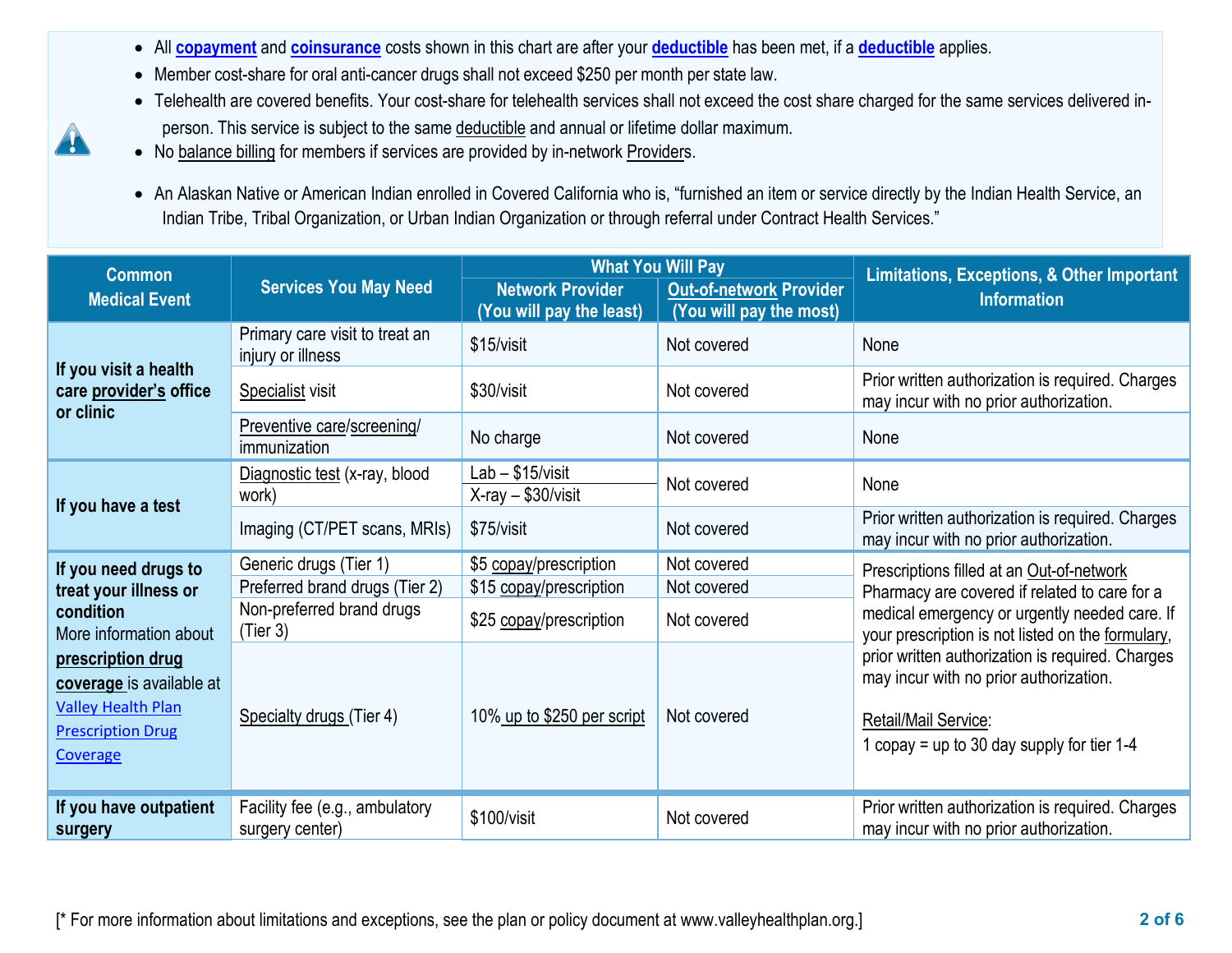|                                                                                    | Physician/surgeon fees                       | \$25/visit                               | Not covered          |                                                                                                                                                                                                                                                                                                                                                                        |  |
|------------------------------------------------------------------------------------|----------------------------------------------|------------------------------------------|----------------------|------------------------------------------------------------------------------------------------------------------------------------------------------------------------------------------------------------------------------------------------------------------------------------------------------------------------------------------------------------------------|--|
| If you need immediate<br>medical attention                                         | <b>Emergency room care (waived</b>           | Facility - \$150/visit                   | Facility-\$150/visit | None                                                                                                                                                                                                                                                                                                                                                                   |  |
|                                                                                    | if admitted)                                 | Physician - No charge                    | Physician-No charge  |                                                                                                                                                                                                                                                                                                                                                                        |  |
|                                                                                    | <b>Emergency medical</b><br>transportation   | \$150/transport                          | \$150/transport      | None                                                                                                                                                                                                                                                                                                                                                                   |  |
|                                                                                    | Urgent care                                  | \$15/visit                               | \$15/visit           | Urgent care from non-participating providers<br>when outside of the service area is covered.<br>Prior written authorization is required for urgent<br>care from non-participating providers when<br>inside the service area. Charges may incur<br>with no prior authorization for urgent care<br>services from non-participating providers<br>inside the service area. |  |
| If you have a hospital                                                             | Facility fee (e.g., hospital room)           | \$250 per day up to 5 days               | Not covered          | Prior written authorization is required. Charges                                                                                                                                                                                                                                                                                                                       |  |
| stay                                                                               | Physician/surgeon fees                       | No charge                                | Not covered          | may incur with no prior authorization.                                                                                                                                                                                                                                                                                                                                 |  |
| If you need mental<br>health, behavioral<br>health, or substance<br>abuse services | <b>Outpatient services</b>                   | \$15/visit<br>Other items \$15/visit     | Not covered          | Prior written authorization may be required.<br>Charges may incur with no prior authorization.                                                                                                                                                                                                                                                                         |  |
|                                                                                    | Inpatient services                           | Facility - \$250 per day up<br>to 5 days | Not covered          | Prior written authorization is required. Charges<br>may incur with no prior authorization.                                                                                                                                                                                                                                                                             |  |
|                                                                                    |                                              | Physician - No charge                    |                      |                                                                                                                                                                                                                                                                                                                                                                        |  |
|                                                                                    | Office visits                                | No charge                                | Not covered          | None                                                                                                                                                                                                                                                                                                                                                                   |  |
| If you are pregnant                                                                | Childbirth/delivery professional<br>services | No charge                                | Not covered          | Prior written authorization is required. Charges<br>may incur with no prior authorization.                                                                                                                                                                                                                                                                             |  |
|                                                                                    | Childbirth/delivery facility<br>services     | \$250 per day up to 5 days               | Not covered          |                                                                                                                                                                                                                                                                                                                                                                        |  |
| If you need help<br>recovering or have<br>other special health<br>needs            | Home health care                             | \$20/visit                               | Not covered          | 100 visits/year. Prior written authorization is<br>required. Charges may incur with no prior<br>authorization.                                                                                                                                                                                                                                                         |  |
|                                                                                    | Rehabilitation services                      | \$15/visit                               | Not covered          | Includes physical therapy, speech therapy, and                                                                                                                                                                                                                                                                                                                         |  |
|                                                                                    | <b>Habilitation services</b>                 | \$15/visit                               | Not covered          | occupational therapy. Prior written<br>authorization is required. Charges may incur<br>with no prior authorization.                                                                                                                                                                                                                                                    |  |
|                                                                                    | Skilled nursing care                         | \$150 per day up to 5 days               | Not covered          | 100 visits/calendar year. Prior written<br>authorization is required. Charges may incur<br>with no prior authorization.                                                                                                                                                                                                                                                |  |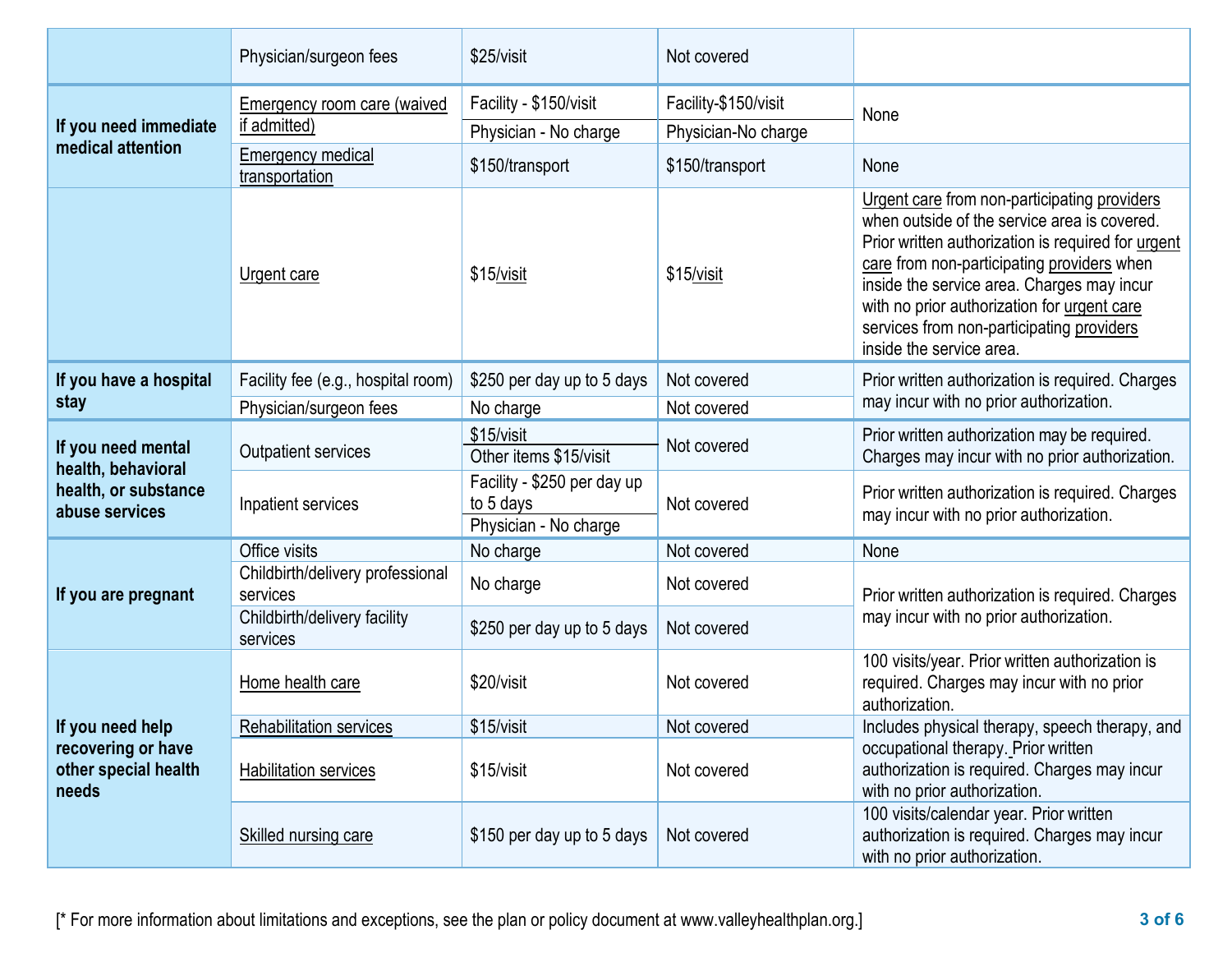|                                           | Durable medical equipment  | 10% coinsurance | Not covered | Prior written authorization is required. Charges<br>may incur with no prior authorization.  |
|-------------------------------------------|----------------------------|-----------------|-------------|---------------------------------------------------------------------------------------------|
|                                           | Hospice services           | No charge       | Not covered | None                                                                                        |
| If your child needs<br>dental or eye care | Children's eye exam        | No charge       | Not covered | Coverage limited to one exam per year.                                                      |
|                                           | Children's glasses         | No charge       | Not covered | Coverage limited to one pair of glasses per<br>year (or contact lenses in lieu of glasses). |
|                                           | Children's dental check-up | No charge       | Not covered | None                                                                                        |

## **Excluded Services & Other Covered Services:**

| Services Your Plan Generally Does NOT Cover (Check your policy or plan document for more information and a list of any other excluded services.) |                                               |                                       |  |  |  |
|--------------------------------------------------------------------------------------------------------------------------------------------------|-----------------------------------------------|---------------------------------------|--|--|--|
| Chiropractic care                                                                                                                                | Infertility treatment                         | <b>Nutritional Counseling</b>         |  |  |  |
| Cosmetic surgery<br>$\bullet$                                                                                                                    | Long-term care                                | Private-duty nursing                  |  |  |  |
| Dental care (Adult)<br>$\bullet$                                                                                                                 | Non-emergency care when traveling outside the | Routine Eye Exam (Adult)<br>$\bullet$ |  |  |  |
| Hearing aids                                                                                                                                     | U.S.                                          | Weight loss programs                  |  |  |  |
| Other Covered Services (Limitations may apply to these services. This isn't a complete list. Please see your plan document.)                     |                                               |                                       |  |  |  |
| Abortion                                                                                                                                         | <b>Bariatric surgery</b>                      | Telehealth                            |  |  |  |
| Acupuncture                                                                                                                                      | Routine foot care with limits                 |                                       |  |  |  |

Your Rights to Continue Coverage: There are agencies that can help if you want to continue your coverage after it ends. The contact information for those agencies is: California, HHS, DOL, and/or or call your contact state insurance at 1-800-927-HELP (4357). Other coverage options may be available to you too, including buying individual insurance coverage through the Health Insurance Marketplace. For more information about the Marketplace, visit www.HealthCare.gov or call 1-800-318-2596.

Your Grievance and Appeals Rights: There are agencies that can help if you have a complaint against your plan for a denial of a claim. This complaint is called a grievance or appeal. For more information about your rights, look at the explanation of benefits you will receive for that medical claim. Your plan documents also provide complete information to submit a claim, appeal, or a grievance for any reason to your plan. For more information about your rights, this notice, or assistance, contact: Department of Managed Health Care (DMHC) Consumer Help-Line at 1-888-466-2219.

## **Does this plan provide Minimum Essential Coverage? Yes**.

If you don't have Minimum Essential Coverage for a month, you'll have to make a payment when you file your tax return unless you qualify for an exemption from the requirement that you have health coverage for that month.

## **Does this plan meet Minimum Value Standards? Yes**.

If your plan doesn't meet the Minimum Value Standards, you may be eligible for a premium tax credit to help you pay for a plan through the Marketplace.

## **Language Access Services:**

Spanish (Español): Para obtener asistencia en Español, llame al 1-888-421-8444. Chinese (中文): 如果需要中文的帮助,请拨打这个号码 1-888-421-8444.

[\* For more information about limitations and exceptions, see the plan or policy document at www.valleyhealthplan.org.] **4 of 6**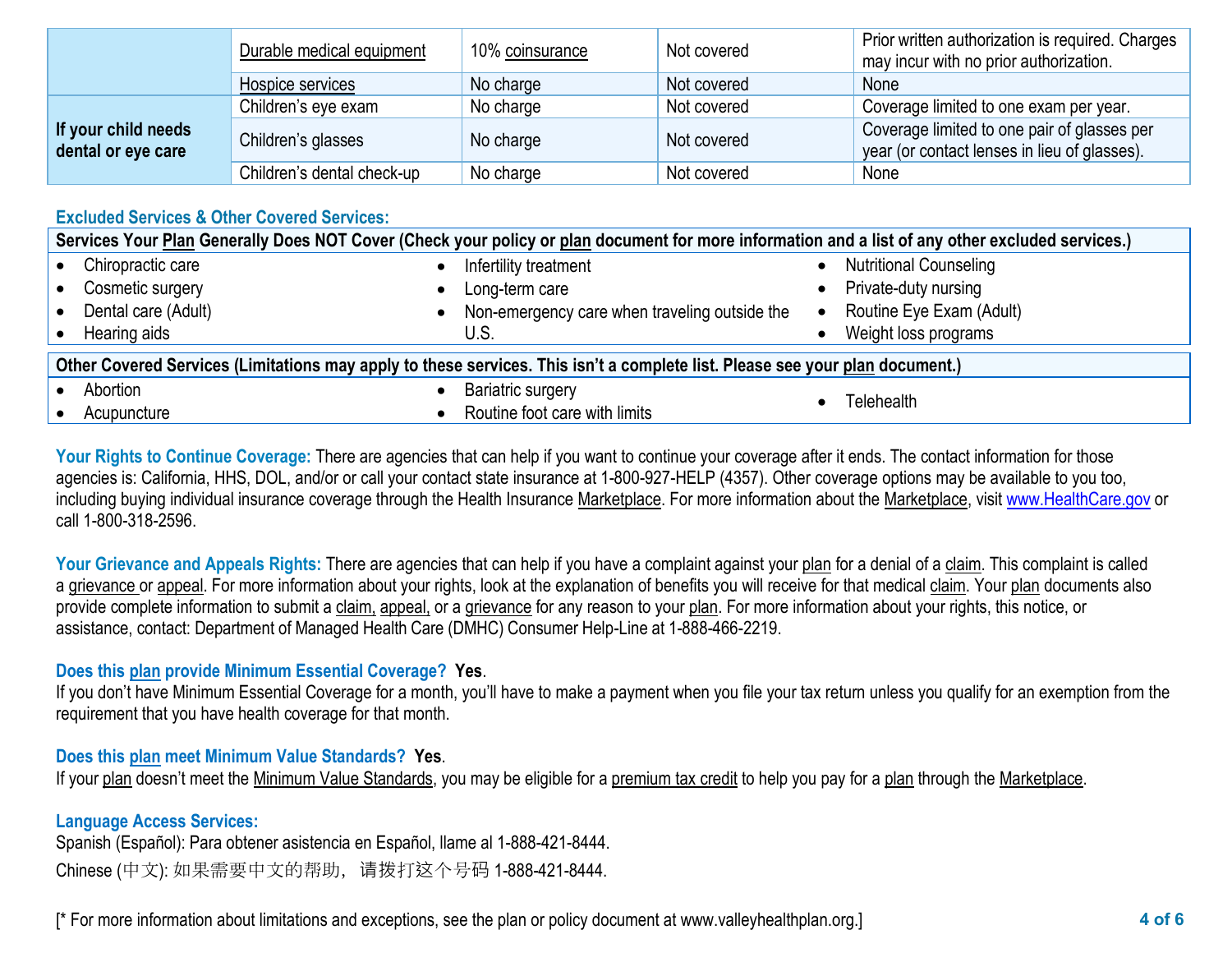––––––––––––––––––––––*To see examples of how this plan might cover costs for a sample medical situation, see the next section.–––––––––––*–––––––––––

PRA Disclosure Statement: According to the Paperwork Reduction Act of 1995, no persons are required to respond to a collection of information unless it displays a valid OMB control number. The valid OMB control number for this information collection is 0938-1146. The time required to complete this information collection is estimated to average 0.08 hours per response, including the time to review instructions, search existing dat resources, gather the data needed, and complete and review the information collection. If you have comments concerning the accuracy of the time estimate(s) or suggestions for improving this form, please write to: CMS, 7500 Security Boulevard, Attn: PRA Reports Clearance Officer, Mail Stop C4-26-05, Baltimore, Maryland 21244-1850.